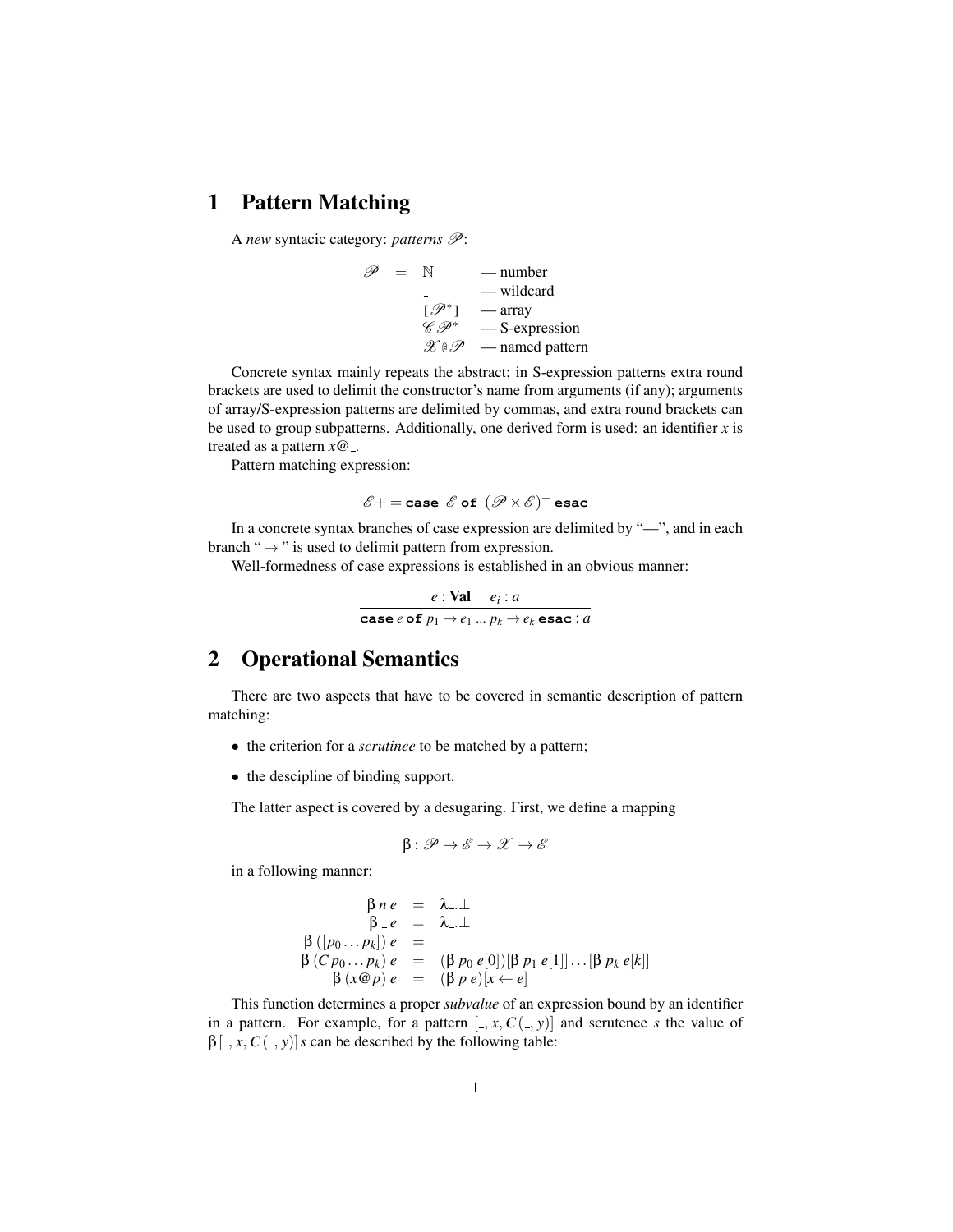$$
\begin{array}{rcl} x & \to & s[0] \\ y & \to & s[1][1] \end{array}
$$

Then, given a pattern-matching expression **case** *e* **of** ... we, first, bind the expression *e* to a *fresh* variable, say, *s*:

**var** *s* = *e*; **case** *s* **of** . . .

Then, we transform each branch  $p \rightarrow e$  into the following:

$$
p \rightarrow \text{var } b_1 = \beta p s b_1 ,
$$
  
\n...  
\n
$$
b_k = \beta p s b_k ;
$$
  
\n
$$
e
$$

where  $b_1$ ,...,*b<sub>k</sub>* are all bindings in *p*. Now, for determining the descipline of matching we need an extra relation

$$
match \subseteq \mathcal{P} \times \mathcal{V}
$$

between patterns and values. We define it in a following way:

$$
match(\_, v)
$$
  
\n
$$
match(n, n)
$$
  
\n
$$
match(p_i, v_i)
$$
  
\n
$$
match([p_1, \ldots, p_k], [v_1, \ldots, v_k])
$$
  
\n
$$
match(p_i, v_i)
$$
  
\n
$$
match(p, v)
$$
  
\n
$$
match(x@p, v)
$$

Finally, the operational semantics of pattern-matching expression can be given by the following rules:

$$
c \stackrel{e}{\Longrightarrow} \langle c', v \rangle
$$
  
\n
$$
v \vdash c' \xrightarrow{(p_1, e_1) \dots (p_k, e_k)} \mathscr{P} c''
$$
  
\n
$$
\langle c, l \rangle \xrightarrow{\text{case } e \text{ of } p_1 \rightarrow e_1 \dots p_k \rightarrow e_k \text{ esac}} c''
$$

where an additional transition "  $\longrightarrow_{\mathcal{P}}$  " is defined as follows: